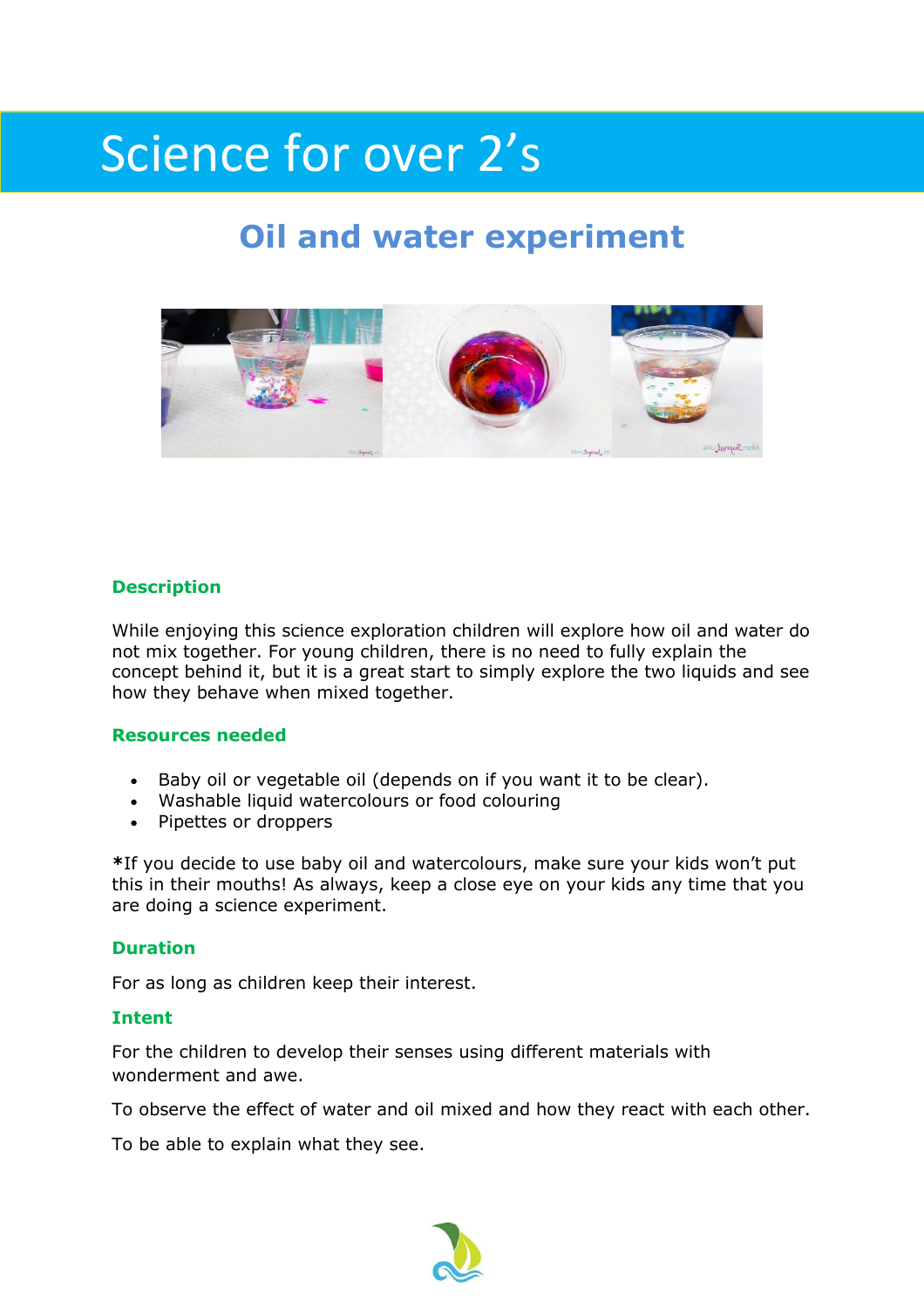# **Implementation**

- 1. Put water in several cups and add food colouring or liquid watercolours to the water. Then stir to combine.
- 2. Place a pipette in each coloured glass of water.
- 3. Fill a cup about half way with oil.

Now let the kids have fun exploring oil and water!

Encourage discussion about what the child is doing and what is happening and model some vocabulary such us: *bottom , top, drops, mixed, separate, full, half full, empty, more, less ...* 

## **EYFS Learning outcomes**

### **Personal social and emotional learning.**

• Confident to speak to others about own needs, wants, interests and opinions.

### **Communication and Language.**

• Is able to follow directions

•Uses language as a powerful means of widening contacts, sharing feelings, experiences and thoughts.

•Uses talk to connect ideas, explain what is happening and anticipate what might happen next, recall and relive past experiences.

•Questions why things happen and gives explanations.

### **Physical development.**

•Uses one-handed tools and equipment.

•Shows control in holding and using jugs to pour, hammers, books and markmaking tools.

### **Mathematics**

•Begins to make comparisons between quantities.

### **Understanding the World**